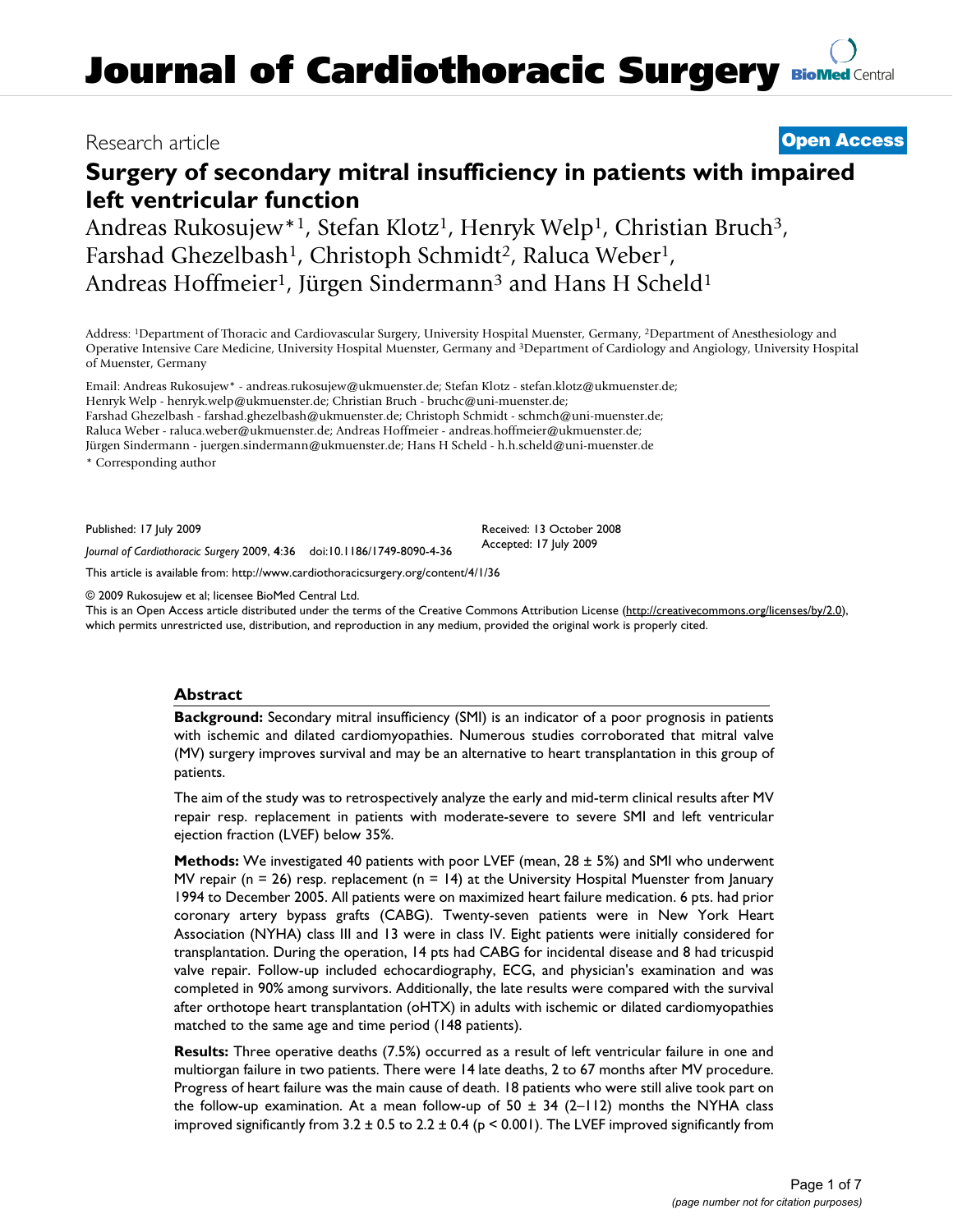29  $\pm$  5% to 39  $\pm$  16 (p < 0.05). There were no differences in survival after MV repair or replacement. The 1-, 3-, 5-year survival rates in the study group were 80%, 58% and 55% respectively. In the group of patients after oHTX the survival was accordingly 72%, 68%, 66% (p > 0.05).

**Conclusion:** High risk mitral valve surgery in patients with cardiomyopathy and SMI offers a real mid-term alternative method of treatment of patients in drug refractory heart failure with similar survival in comparison to heart transplantation.

Mitral valve insufficiency associated with a considerably impaired left ventricular (LV) function is not a homogeneous clinical entity. On the one hand, it could be a component of the mitral valve disease itself as a primary insufficiency. On the other hand, it could be secondary or functional as a manifestation of a late stage of different forms of heart pathology such as dilated cardiomyopathy and ischemic heart disease. In patients with end-stage cardiomyopathy secondary mitral insufficiency (SMI) occurs in approximately 60% and is associated with a poor prognosis [1-3]. Myocardial damage by infarction or from dilated cardiomyopathy leads to leakage of the anatomically normal MV. Following dilatation of the annular-ventricular apparatus, papillary muscle displacement, and an altered ventricular geometry, left ventricular volume overload occurs which decreases leaflet coaptation and worsened mitral regurgitation [4,5]. Due to increased risk for perioperative death and presumably worse long-term results some authors recommended conservative treatment in patients with SMI and severe left ventricular dysfunction [6]. In a review of this cohort 1-year mortality after diagnosis of SMI has been reported between 34% and 70% [7-10]. It has been shown that 50% of these patients die within 3 years after first admission to the hospital without surgical treatment [10].

For cardiomyopathy with SMI, heart transplantation was the treatment of choice in most institutions, since mitral valve surgery in patients with severe heart failure had been identified as an indicator of poor prognosis in numerous studies [11-13]. Although, cardiac transplantation has encouraging results for these patients with SMI and endstage heart failure, transplantation is hindered by donor organ shortage and its limited applicability to older patients or those with concurrent diseases.

Along with the increasing shortage of appropriate donor organs and improved surgical techniques, various concepts of high risk mitral valve surgery evolved. Studies could show improved exercise capacity following mitral valve operation in these patients [14,15]. It was shown that end-diastolic and end-systolic dimensions and volumes were lessened and stroke volume and ejection fraction increased [3,16,17]. We have previously reported on our experience with high risk mitral valve surgery -in patients with severe left ventricular dysfunction [18]. The aim of this paper is to analyze the mid-term outcome and the cause of late death in this patient group. Furthermore we evaluated from our late results if MV repair or replacement have influence on survival. In addition we compared these results with the late results after heart transplantation in an age, gender and time-period matched patient group.

#### **Patients and methods**

From January 1994 to December 2005, 40 consecutive patients with SMI (grade III-IV) and impaired left ventricular pump function (EF < 35% in echocardiography and angiography) underwent mitral valve surgery at our institution. Patients with previous coronary artery bypass grafting (CABG) were included in the study; patients with an additional left ventricular remodeling procedure were excluded.

The study population included 20 male and 20 female patients with a mean age of  $64 \pm 9$  years. 26 patients suffered from dilative cardiomyopathy, 14 from ischemic cardiomyopathy. Mean preoperative ejection fraction was  $28 \pm 5\%$ . 24 had chronic atrial fibrillation. 27 patients were in New York Heart Association (NYHA) class III and 13 patients in NYHA class IV despite optimized heart failure therapy which typically included digoxin, angiotensin – converting enzyme inhibitors, diuretics, beta – blockers and spironolactone. 16 patients had been initially referred

| Table 1: Patient characteristics and comorbidity |
|--------------------------------------------------|
|--------------------------------------------------|

| Variable                           |               |
|------------------------------------|---------------|
| Sex $(f/m)$                        | 20/20         |
| Cardiomyopathy idiopathic/ischemic | 26/14         |
| Age (years)                        | $64 \pm 9$    |
| NYHA class                         | $3.3 \pm 0.5$ |
| Atrial fibrillation                | 24 (60%)      |
| Creatinine $> 1.5$ mg/dl           | 27 (67.5%)    |
| History of stroke                  | 6(15%)        |
|                                    |               |

Data presented as mean ± SD and total number NYHA = New York Heart Association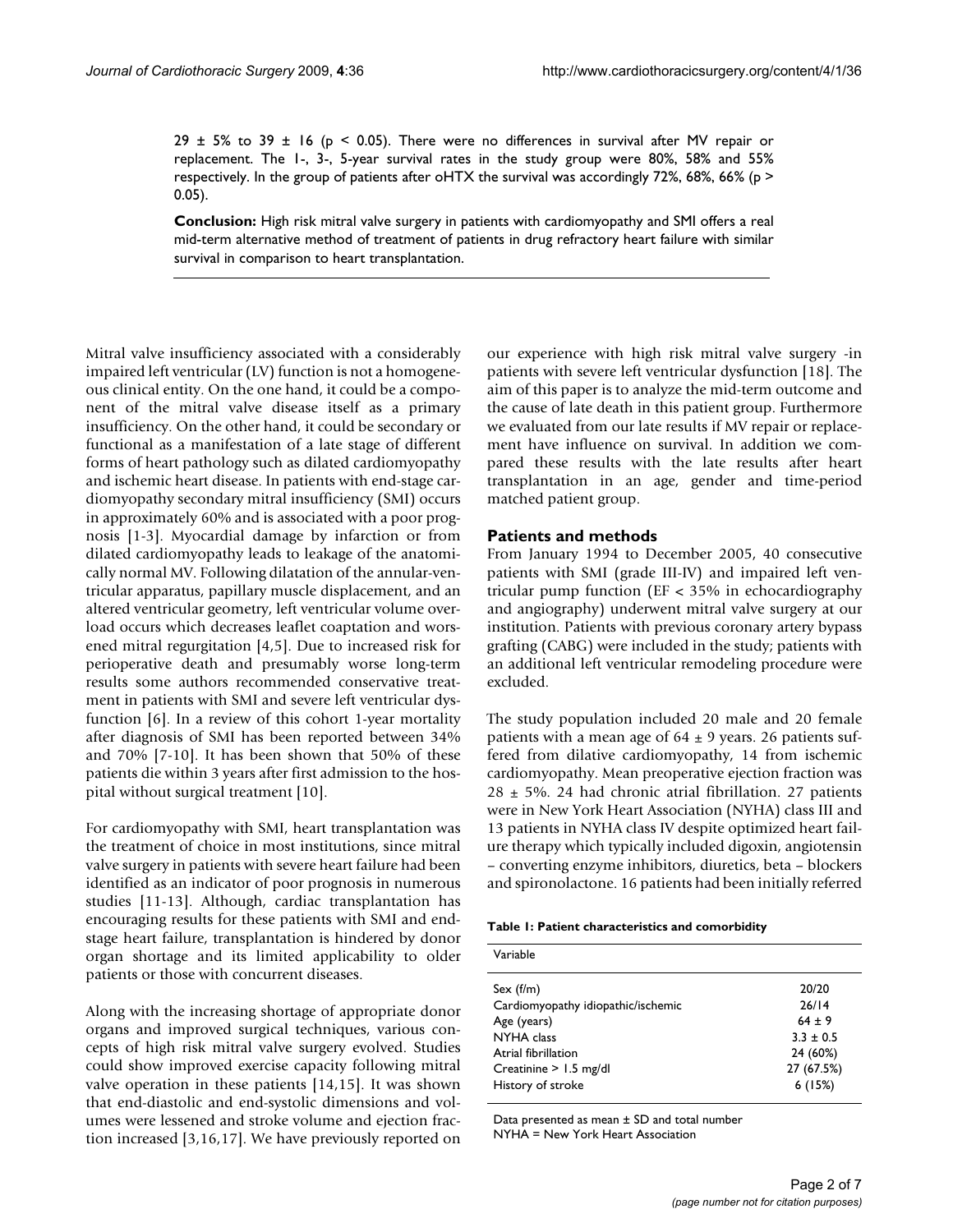to our institution for evaluation of heart transplantation. Patient characteristics and comorbidities are shown in Table 1.

All patients underwent transthoracic or transoesophageal echocardiography on hospital admission, transoesophageal echocardiography after induction of anesthesia prior to sternotomy and intraoperative to control the results after mitral valve surgery. Postoperative follow-up echocardiography was obtained prior to discharge and on follow-up. If no follow-up was available in our institution (two patients), the investigation was performed at a city hospital.

The perioperative measurement of left ventricular chamber size at end-diastole and end-systole as well as the assessment of mitral regurgitation were performed by transthoracic two-dimensional echocardiographic images in the parasternal long-axis view (including M-mode) and by apical four-chamber view. The intraoperative analysis was performed by employing short-axis and long-axis views using a transoesophageal approach. Left ventricular volumes and ejection fraction were calculated by modification of Simpson's rule method with two apical views. Stroke volume was calculated as the difference between the diastolic and systolic volumes, and ejection fraction was calculated as the ratio of stroke volume to end-diastolic volume. Colour Doppler flow mapping of regurgitant jets with visualisation of the vena contracta and proximal isovelocity surface area was used for quantification of valvular regurgitation. The severity was graded as mild (I), moderate (II), moderate-severe (III), and severe (IV) [3,19].

29 patients (72.5%) had grade 3, and 11 (27.5%), grade 4 mitral regurgitation. All patients had normal or moderate impaired right ventricular function without presence of liver failure, although in 10 patients the mean pulmonary pressure was higher than 40 mm Hg.

Preoperative echocardiography and hemodynamic data are listed in Table 2.

#### *Surgical Procedure*

Mitral valve surgery was performed through a median sternotomy, establishing a cardiopulmonary bypass with a moderate systemic hypothermia. Myocardial protection was administered using an intermittent retrograde cold blood cardioplegia and topical cooling in all patients. The operative data are outlined in Table 3. The MV was exposed through the interatrial septum only or through left atrial roof and interatrial septum. 26 patients underwent mitral valve repair, 12 of whom had a quadrangular resection of the posterior leaflet (P2), and six had commissural plasties according to Whooler  $(n = 2)$  or Kay  $(n = 1)$ 

**Table 2: Echocardiography and right heart catheter data**

| Variable                                                              |                                |
|-----------------------------------------------------------------------|--------------------------------|
| LVEDD (mm)                                                            | $65 \pm 7$                     |
| LVESD (mm)<br>LVEDV (ml)                                              | $47 \pm 8$<br>$191 + 67$       |
| LVESV (ml)                                                            | $118 \pm 53$                   |
| $LVEDP$ (mm $Hg$ )                                                    | $23 \pm 8$                     |
| SV (ml)                                                               | $53 \pm 17$                    |
| LVEF $(\%)$                                                           | $28 + 5$                       |
| $V - Wave$ (mmHg)                                                     | $43 \pm 14$                    |
| Pulmonary artery systolic pressure (mmHg)                             | $55 \pm 14$                    |
| Pulmonary artery diastolic pressure (mmHg)                            | $26 \pm 9$                     |
| Mean pulmonary artery pressure (mmHg)                                 | $35 \pm 11$                    |
| Pulmonary capillary wedge pressure (mmHg)                             | $23 \pm 6$                     |
| Mitral regurgitation (grade)<br>Cardiac index (L/min/m <sup>2</sup> ) | $3.2 \pm 0.4$<br>$2.0 \pm 0.3$ |
|                                                                       |                                |

Data presented as mean ± SD

LVEDD = left ventricular end-diastolic diameter; LVESD = left ventricular end-systolic diameter; LVEDV = left ventricular enddiastolic volume; LVESV = left ventricular end-systolic volume; LVEDP = left ventricular end-diastolic pressure; SV = stroke volume; LVEF = left ventricular ejection fraction.

= 4). No chordal transfer or Alferi stitch was performed in this patient group. In all patients, a moderately undersized Carpentier Edwards classic annuloplasty ring (28 – 30 mm) was inserted as a part of the repair, even after Kay or Whooler commissural plasties [20].

Mitral valve replacement was unavoidable in 14 patients. A Carpentier Edwards bioprosthesis was implanted in nine patients, and a mechanical St. Jude Medical valve in five patients. All efforts were made to preserve the posterior leaflet with the subvalvular apparatus.

#### **Table 3: Operative data**

| Variable                        |    |                 |
|---------------------------------|----|-----------------|
| <b>OP</b> Duration              |    | $181 \pm 46$    |
| X-clamp (minutes)               |    | $51 \pm 23$     |
| CPB time (minutes)              |    | $111 \pm 40$    |
| Mitral valve repair             |    | 26              |
| Isolated                        | 14 |                 |
| + Tricuspid valve repair        | 4  |                 |
| + CABG                          | 7  |                 |
| + Tricuspid valve repair + CABG |    |                 |
| Mitral valve replacement        |    | $\overline{14}$ |
| Isolated                        | 5  |                 |
| + Tricuspid valve repair        | 3  |                 |
| + CABG                          | 6  |                 |
| <b>Bioprosthesis</b>            |    | 9               |
| Mechanical valve                |    | 5               |

Data presented as mean ± SD and total number

 $X -$  clamp = cross-clamping time;  $CPB =$  cardiopulmonary bypass;

CABG = coronary artery bypass grafting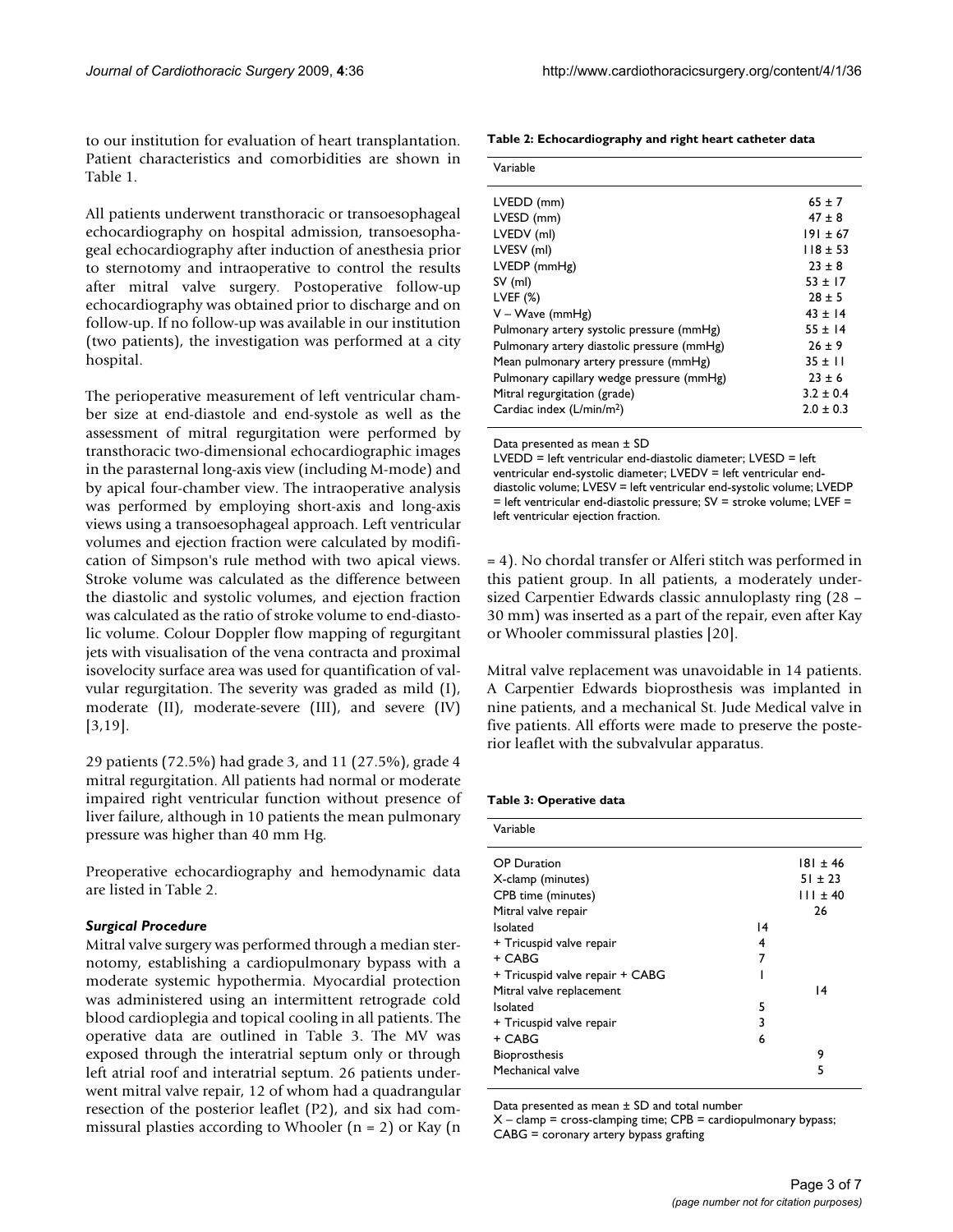Fourteen patients underwent a combined procedure with additional coronary artery bypass grafting (CABG) which was performed first, using the mammary artery in all cases and if necessary a saphenous vein graft (mean,  $2 \pm 1$  distal anastomoses).

An additional tricuspid valve annuloplasty was performed in 8 patients after MV surgery. A De Vega procedure was used in 6 patients and an annuloplasty ring in 2 patients.

#### *Follow-up*

In 34 (92%) from 37 patients, who were discharged from the hospital after operation, mid-term results were analyzed. 14 patients died during follow-up. 20 patients were still alive and complete follow-up was available. All patients were interviewed by telephone, and were invited to an examination on an ambulatory basis. 18 patients agreed to participate on the follow-up examination at our institution. Two patients underwent follow-up examination at other institutions.

#### *Statistics*

The paired Student *t*-test was used to compare groups. The log rank test was used in the Kaplan-Meier Survival analysis. Data are expressed as mean ± SD. A *p*-value of less than 0.05 was considered statistically significant.

# **Results**

#### *Operative mortality and morbidity*

Postoperative data with duration of mechanical ventilation, ICU treatment, complications and hospital stay are listed in Table 4. All patients required moderate or high dose inotropic treatment to wean from cardiopulmonary bypass. In ten patients (25%) an intraaortic balloon pump (IABP) was inserted, in 9 patients intraoperatively

#### **Table 4: Postoperative data**

| Variable                    |                 |
|-----------------------------|-----------------|
|                             |                 |
| Death                       | 3(7.5%)         |
| AMI                         | (2.5%)          |
| Stroke                      | 0               |
| IABP                        | 10(25%)         |
| <b>Dialysis</b>             | 3(7.5%)         |
| Reintubation                | 3(7.5%)         |
| Postoperative bleeding (mL) | $854 \pm 618$   |
| Redo for bleeding           | 2(5%)           |
| Transient psychosis         | 4(10%)          |
| Ventilation (hours)         | $16.9 \pm 14.9$ |
| ICU stay (days)             | $2.5 \pm 4.7$   |
| Ventrical tachycardia       | 2(5%)           |
| Sternal infection           | (2.5%)          |
| Hospital stay (days)        | $8.8 \pm 4.7$   |
|                             |                 |

Data presented as mean ± SD and total number

AMI = acute myocardial infarction; IABP = intraaortic balloon pump; ICU = intensive care unit.

to facilitate termination of cardiopulmonary bypass and in one for perioperative myocardial infarction.

Three patients (7.5%) died within thirty days after surgery. One patient died 1 day after MV replacement and CABG following acute myocardial infarction. One death occurred 10 days postoperatively as a consequence of severe right ventricular dysfunction and secondary multiorgan failure. The other patient died in a septic shock on day 28. Mean intensive care unit stay was  $2.5 \pm 4.7$  days. Mean hospital stay was  $8.8 \pm 4.7$  days.

Two patients (5%) required operative re-exploration because of bleeding.

Three patients needed readmission in the ICU for acute respiratory insufficiency. Furthermore, three patients with preoperative renal impairment needed dialysis postoperatively for acute renal failure. In 2 patients (5%) an ICD was implanted due to ventricular tachycardia.

#### *Follow-up results*

Follow-up data were completed in March 2007. There were 14 late deaths during the follow-up period, 2 to 67 month after MV procedure (Table 5). Eight patients died related to cardiac reasons (heart failure = 7, sudden death = 1). There were no differences in late mortality for ischemic or dilated cardiomyopathy in these 8 patients. The other five patients died from not heart failure-related causes: pneumonia with sepsis in two cases, stroke, cerebral bleeding and cancer complicated with intestine perforation in one patient. In one patient the cause of death was unknown. After a follow-up period of  $50 \pm 34$  months (range, 2–112 month), mean NYHA functional class significantly improved from  $3.3 \pm 0.5$  at operation to  $2.2 \pm$ 0.4 ( $p < 0.001$ ). There were no differences between ischemic or dilated cardiomyopathy patients. A late echocardiographic study (62  $\pm$  29 months) was available in 18 cases and only echocardiographic examinations performed at our institution were included (Table 6). The left ventricular ejection fraction had increased from  $29 \pm 4\%$ to 39  $\pm$  16% at follow-up (p < 0.05). The mitral valve regurgitation severity decreased significant from Grade

**Table 5: The cause of late death**

| Mortality                                               | No of pts       |
|---------------------------------------------------------|-----------------|
| Total deaths (2 to 67 months)                           | $\overline{14}$ |
| Progress of heart failure (3,4,6,16,31,34,56,67 months) |                 |
| Sudden death (9 months)                                 |                 |
| Pneumonia with sepsis (25 and 27 months)                | 7               |
| Stroke (26 months)                                      |                 |
| Intestine perforation, peritonitis (2 months)           |                 |
| Cerebral bleeding (17 months)                           |                 |
| Unknown (30 months)                                     |                 |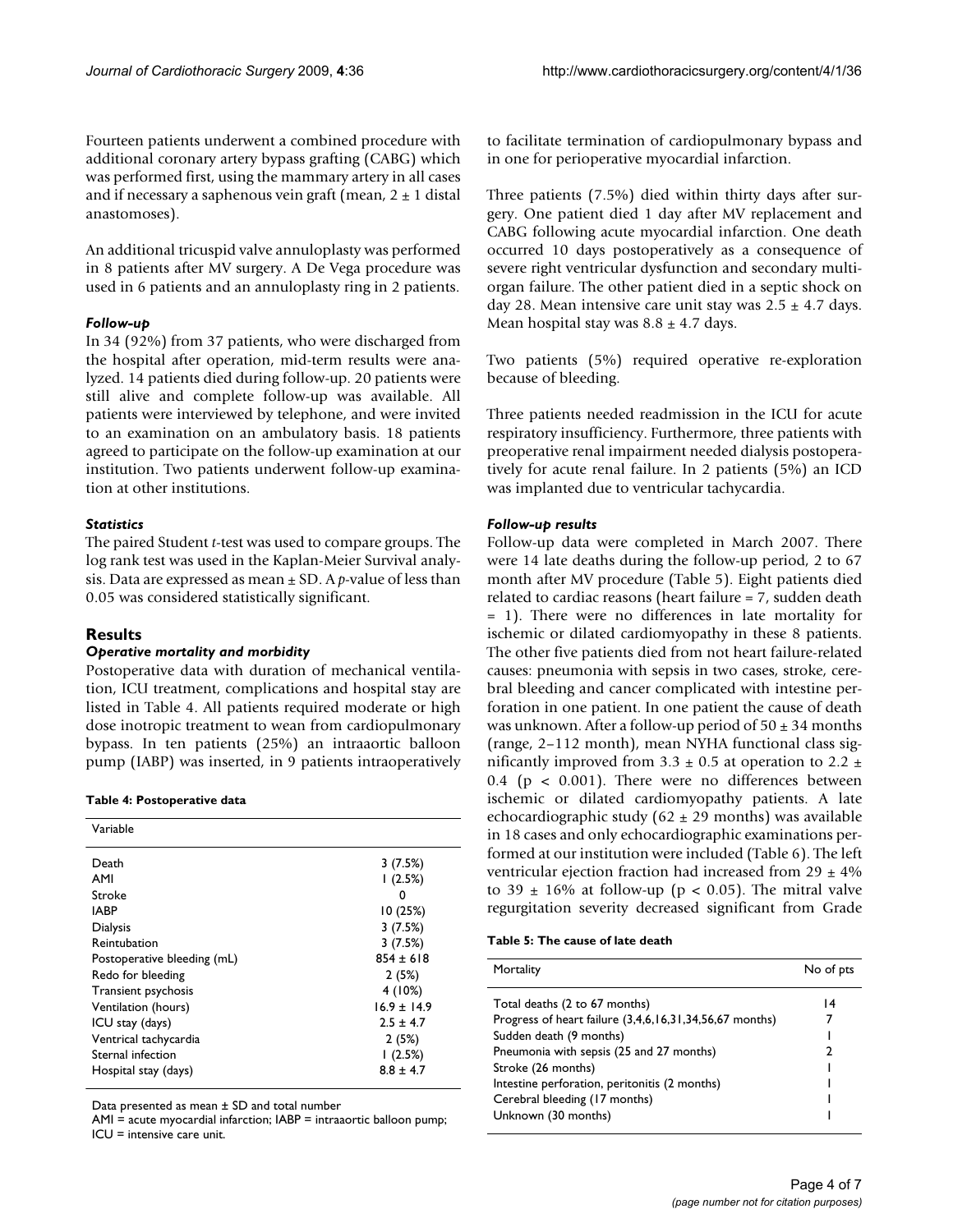**Table 6: Follow-up echocardiographic and clinical examinations**

| Variable                              | preoperative<br>$n = 18$ | postoperative<br>$n = 18$ | b Value |
|---------------------------------------|--------------------------|---------------------------|---------|
|                                       |                          |                           |         |
| LVEDD (mm)                            | $64 + 5$                 | $60 \pm 7$                | 0.062   |
| LVEDV (ml)                            | $185 + 37$               | $166 + 61$                | 0.298   |
| LVEDP (mmHg)                          | $25 + 6$                 | $19 \pm 5$                | 0.122   |
| EF $(\%)$                             | $29 + 4$                 | $39 + 16$                 | 0.038   |
| PAs (mmHg)                            | $58 \pm 13$              | $41 + 9$                  | 0.001   |
| PCWP (mmHg)                           | $26 \pm 6$               | $17 \pm 5$                | 0.007   |
| Mitral regurgitation (grade)*         | $3.3 \pm 0.4$            | $1.5 \pm 0.4$             | 0.001   |
| Cardiac index (L/min/m <sup>2</sup> ) | $2.1 \pm 0.3$            | $2.4 + 0.5$               | 0.195   |
| <b>NYHA</b>                           | $3.2 \pm 0.5$            | $2.2 + 0.4$               | 0.001   |
|                                       |                          |                           |         |

Data presented as mean ± SD

\*Only in patients with mitral valve repair  $(n = 13)$ . LVEDD = left ventricular end-diastolic diameter; LVEDV = left ventricular end-diastolic volume; LVEDP = left ventricular enddiastolic pressure; LVEF = left ventricular ejection fraction; PAs = systolic pulmonary artery pressure;. PCWP = pulmonary capillary wedge pressure; NYHA = New York Heart Association:

 $3.2 \pm 0.4$  to moderate regurgitation Grade  $1.5 \pm 0.4$  at follow-up (p < 0.001). The left ventricular end-diastolic diameter decreased from  $64 \pm 5$  to  $60 \pm 7$  mm (p = 0.062) and the echocardiographic parameters of systolic pulmonary artery pressure and pulmonary capillary wedge pressure show a significant reduction of pulmonary hypertension ( $p < 0.01$ ).

The 1-, 3-, 5-year survival rates in the study group were 80%, 58% and 55% respectively. There were no differences in survival after MV repair or replacement (Fig. 1). Additionally we have compared the late results in the study group with the survival after cardiac transplantation



Figure 1 **Kaplan – Meier survival curve in patients after MV reconstruction and MV replacement**. Log Rank 0.541.

in 148 age, gender and time-period matched patients with dilated and ischemic cardiomyopathy (Fig. 2). In this group the survival was accordingly 72%, 68%, 66% and similar to patients after MV surgery ( $p > 0.05$ ).

From ten patients with preoperative pulmonary hypertension with mean pulmonary pressure higher 40 mmHg three patients died owing to progressive heart failure, six were still alive at time of follow-up examination (range 53 – 100 month) and in one patient was lost to follow-up.

#### **Discussion**

Surgical treatment in patients with SMI and considerably impaired LV function had been identified as an indicator of poor prognosis. This is due to the primary ventricular problem that causes MV dysfunction and, despite of the SMI correction, the disease further exists [21]. MV surgery is associated with a high mortality which in the series of other investigators varies between 2.3% and 19.4% [3,16,22]. The patients in our study, therefore, represented a high predicted mortality among patients with dilated or ischemic cardiomyopathy. The surgical mortality in patients with ischemic cardiomyopathy with an age > 60 years have been reported from 10 to 48% [23]. A high operative mortality of 21% has been reported among a group of 28 patients undergoing mitral valve replacement and additional CABG [24]. Despite high operative risks the 30-days mortality in our group of patients was moderate with  $7.5\%$  (n = 3). All patients with early death had ischemic cardiomyopathy with previous CABG. In addition, in two cases it was a combination of MV replacement with CABG and in one a combination of MV repair, CABG and TV repair. Redo's and prolonged cross-clamping times



**Figure 2 Kaplan – Meier survival curve in patients after MV surgery (MVR) and heart transplantation (HTX)**. Log Rank 0.426.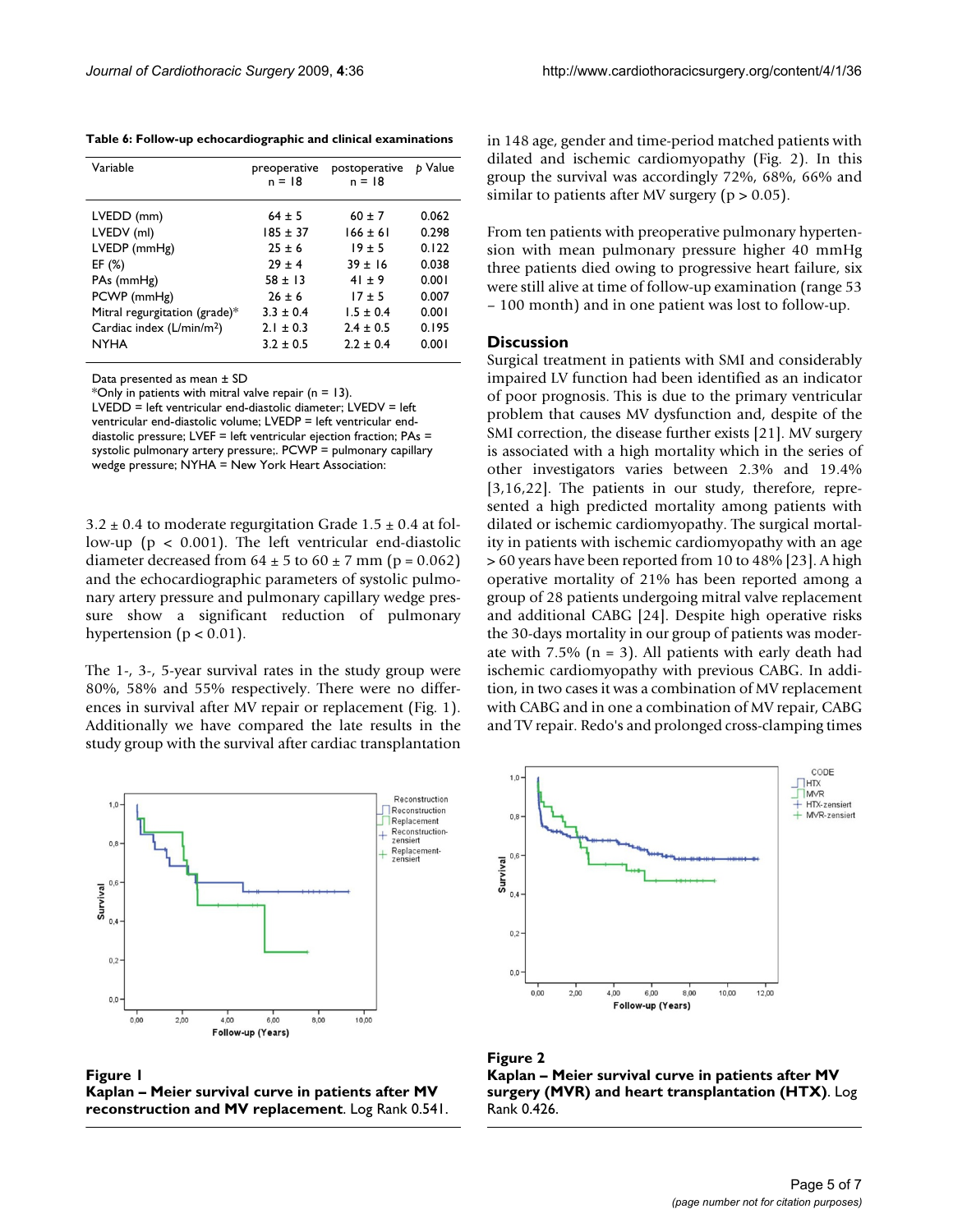are the mainly responsible for the high mortality in patients with -ischemic cardiomyopathy. There were no deaths in patients with dilated cardiomyopathy and our results confirm the reports of other authors about poor early outcomes in patients with ischemic cardiomyopathy.

MV surgery in patients with LV dysfunction is associated with higher postoperative complication rates. Two thirds of our patients had preoperative atrial fibrillation and/or compensated renal insufficiency and ten of them were older than 70 years. Postoperative morbidity rate exceeded 40% and was expected in this cohort of patients with serious comorbidities. Early complications such as redo for bleeding, acute respiratory failure, acute renal failure with dialysis and ventricular tachycardia developed in 11 (27.5%) of our patients. This is the reason for longer ventilation, ICU- and hospital stay and that coincides with reports of other investigators [3,25].

All patients showed improvement in exercise tolerance at the follow-up, and the NYHA class improved significantly. There were no differences between patients with ischemic or dilated cardiomyopathy. Quantitative echocardiographic analyses showed a markedly increase of ejection fraction, a significant reduction of pulmonary hypertension and of the left ventricular end-diastolic diameter at follow-up. Furthermore six from ten patients (60%) with severe pulmonary hypertension were still alive (mean survival  $58 \pm 29$  months) at time of follow-up. These results do not confirm the opinion of other investigator about poor outcomes in this cohort of patients [26]. The mitral regurgitation improved significantly from severe to moderate at follow-up in the repair/annuloplasty group. The mid-term survival in this study group was none significantly shorter compared to heart transplantation.

Following the guidelines for the management of patients with valvular heart disease asymptomatic patients with an ejection fraction below 60% and/or end-systolic dimension over 40 mm and symptomatic patients with EF above 30% and LVESD below 55 mm are candidates for mitral surgery [27]. Still controversy exists regarding the operation (MVR versus HTX) in patients with severe reduced ejection fraction.

Our results could show that MV surgery in patients with considerably impaired LV function has a similar mid-term outcome compared to transplantation. We therefore conclude that in MV surgery is an acceptable alternative procedure which improved quality of life in the present time with increasing organ shortage.

Of importance is the preservation of the mitral valve apparatus. Previous clinical studies have compared the results of MV reconstruction against those following MV replacement and have concluded that preservation of the annular-chordal-papillary muscle continuity results in maintenance of LV function and geometry, leading to better patient outcome [28-30]. However, we could not observe a difference in outcome between MV repair and replacement. One reason could be the preservation of the mitral valve apparatus despite MV replacement, which was observed in our studies, too [31]. But we think that chordal sparing mitral valve replacement is not a better way to treat SMI because of the need for anticoagulation for mechanical prosthesis in mitral position and inevitable degeneration of bioprosthesis.

Through the restoration of the mitral competency and ventricular geometry, MV surgery offers a new treatment strategy for the treatment of end-stage heart failure.

# **Limitations of the study**

This study has several limitations. First, the population represents a relatively small number of patients. However, significant differences were detected. Second, the accuracy of the volume quantification is dependent to operator experience, and calculation of flows has inherent errors because of limitations in measurement accuracy. Third, the assessment for the functional status at the follow-up was subjective. We tried to objective our results using standardized exercise tests. Forth, the comparison of the mitral valve with the transplant patient group is not very accurate, because of the more depressed LV function and co-morbidities in the transplant group. However, we tried to overcome this obstacle by age, gender and time period matching.

# **Conclusion**

High risk mitral valve surgery for secondary mitral regurgitation in patient with ischemic and dilated cardiomyopathies and considerably impaired LV function corrects effectively mitral regurgitation and represents an alternative procedure in a high-risk population with an acceptable perioperative mortality rate. Decrease in mitral regurgitation after surgical correction contributes to restoration of left ventricular geometry and may be an alternative to heart transplantation in selected patients.

# **References**

- 1. Bolling S, Smolens IA, Pagani FD: **[Surgical alternatives for heart](http://www.ncbi.nlm.nih.gov/entrez/query.fcgi?cmd=Retrieve&db=PubMed&dopt=Abstract&list_uids=11448798) [failure.](http://www.ncbi.nlm.nih.gov/entrez/query.fcgi?cmd=Retrieve&db=PubMed&dopt=Abstract&list_uids=11448798)** *J Heart Lung Transplant* 2001, **20:**729-733.
- 2. Enriquez-Sarano M, Tajik AJ, Schaff HV, Orszulak TA, Bailey KR, Frye RL: **[Echocardiographic prediction of survival after surgical](http://www.ncbi.nlm.nih.gov/entrez/query.fcgi?cmd=Retrieve&db=PubMed&dopt=Abstract&list_uids=8044955) [correction of organic mitral regurgitation.](http://www.ncbi.nlm.nih.gov/entrez/query.fcgi?cmd=Retrieve&db=PubMed&dopt=Abstract&list_uids=8044955)** *Circulation* 1994, **90:**830-837.
- 3. Bishay ES, McCarthy PM, Cosgrove DM, Hoercher KJ, Smedira NG, Mukherjee D, White J, Blackstone EH: **[Mitral valve surgery in](http://www.ncbi.nlm.nih.gov/entrez/query.fcgi?cmd=Retrieve&db=PubMed&dopt=Abstract&list_uids=10758378) [patients with severe left ventricular dysfunction.](http://www.ncbi.nlm.nih.gov/entrez/query.fcgi?cmd=Retrieve&db=PubMed&dopt=Abstract&list_uids=10758378)** *Eur J Cardiothorac Surg.* 2000, **17(3):**213-221.
- 4. Dreyfus G, Milaiheanu S: **Mitral valve repair in cardiomyopathy.** *J Heart Lung Transplant* 2000, **19(8Suppl):**S73-S76.